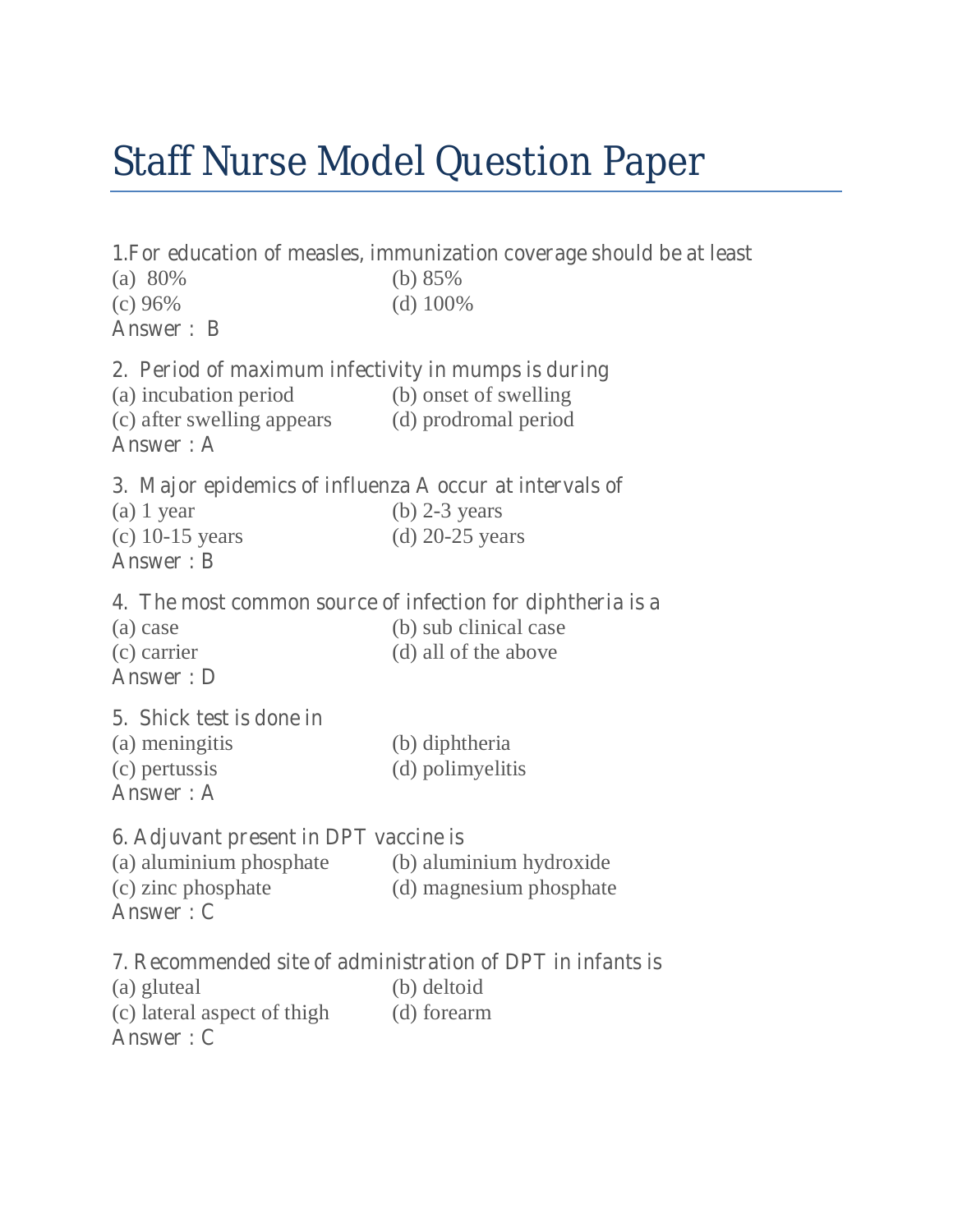## **8. The most severe complications following DPT are due to …….. Component**  (a) diphtheria (b) pertussis (c) tetanus (d) adjuvant **Answer: D 9. The vaccine usually given to pilgrims to the Middle East is** (a) DPT (b) influenza (c) yellow fever (d) meningitis **Answer : C**  10. Best index to estimate case load of T.B. in a community is (a) incidence of infection (b) prevalence of infection (c) incidence of disease (d) prevalence of disease **Answer : C 11. Prevalence of T.B. infection in a community is estimated by** (a) tuberculin test (b) sputum microscopy (c) culture (d) chest X-ray 12. **Answer : A 12.The amount of PPD used in mantoux test in India is** (a) 1 TU (b) 5 TU (c) 25 TU (d) 250 TU 13. **Answer : A 13.Result of mantoux test is read after** (a) 6 hours (b) 24 hours  $\left( \text{c} \right)$  48 hours (d) 72 hours **Answer : C 14. Present day BCG vaccine is supplied as** (a) liquid vaccine (b) freeze dried vaccine (c) both (d) none of the above **Answer : B 15. The diluent used for reconstituting BCG vaccine is** (a) normal saline (b) distilled water (c) dextrose (d) none of the above **Answer : A 16. Reconstituted BCG vaccine should be used with in** (a) 3 hours (b) 6 hours (c)  $18 \text{ hours}$  (d)  $24 \text{ hours}$